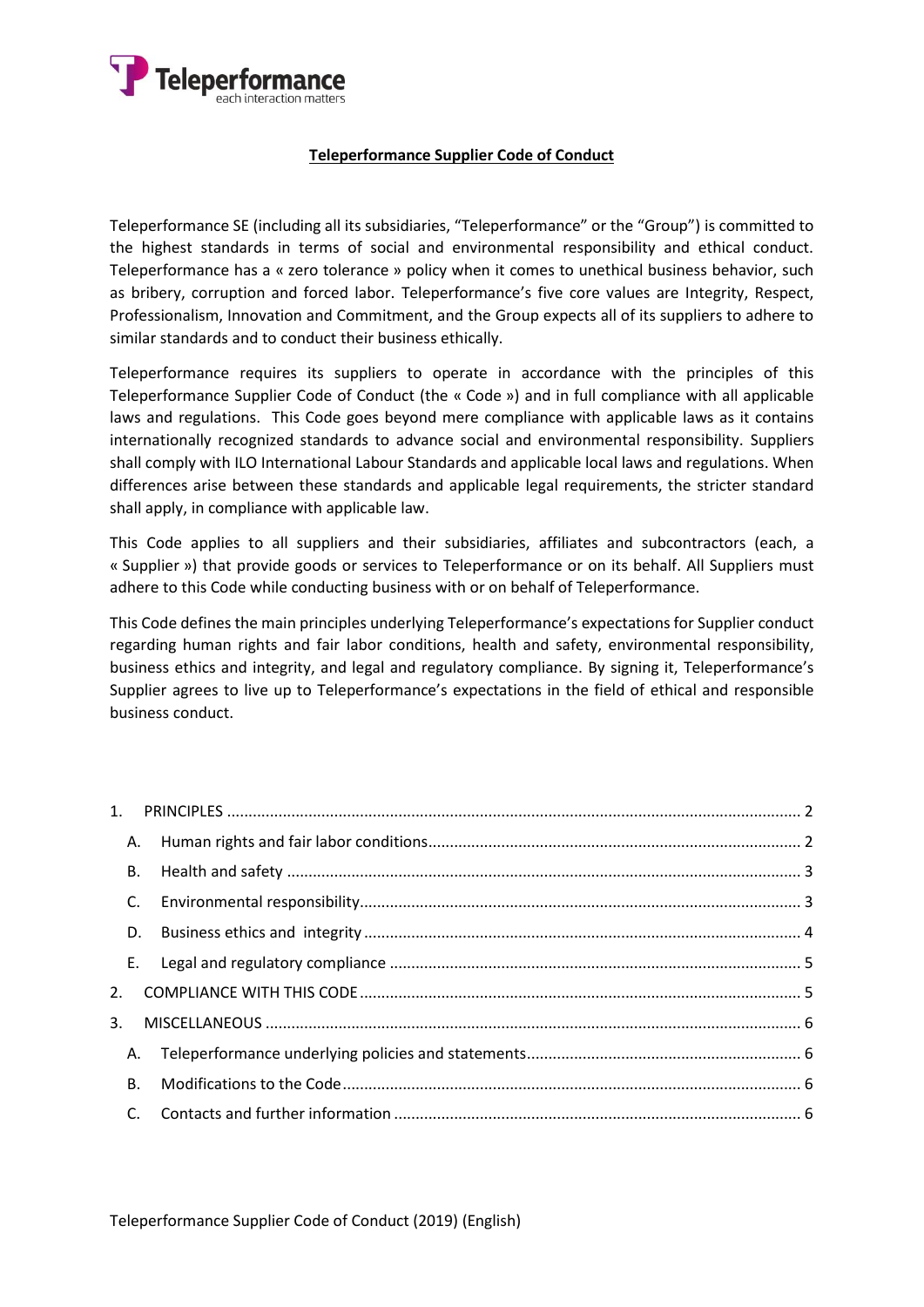

# <span id="page-1-0"></span>1. PRINCIPLES

### A. Human rights and fair labor conditions

<span id="page-1-1"></span>At Teleperformance, we are committed to doing business with respect for workers' fundamental dignity and their human rights. Teleperformance expects the same commitment from its Suppliers and requires them to meet the following minimum standards:

a. **Non-discrimination and no harassment:** Suppliers shall commit to a workforce and workplace free of harassment, abuse and discrimination.

While Teleperformance recognizes and respects cultural differences, we require that Suppliers not engage in discrimination in recruiting, hiring, compensation, access to training, promotion, termination and/or retirement based on age, disability, ethnicity, gender identity or expression, marital status, national original, political affiliation, race, color, sex, religion, sexual orientation, pregnancy, union membership or veteran status, or any other status protected by applicable national or local laws or regulations. In addition, Suppliers shall not tolerate physical, verbal, sexual or psychological harassment or abuse, or the threat thereof, in the workplace or the workforce.

- b. **Freedom of association and collective bargaining:** Suppliers shall respect workers' lawful rights to associate with others, form, and join (or refrain from joining) organizations of their choice, and bargain collectively in accordance with applicable legal requirements, without interference, discrimination, retaliation, or harassment.
- c. **No forced labor and no underage labor:** Suppliers shall ensure that all work is voluntary. Suppliers shall not traffic persons or use any form of slave, forced, bonded, indentured or prison labor.

Suppliers must respect the rights of children as stated in the Convention on the Rights of the Child<sup>1</sup> including the right to education, the right to rest and play, and the right to have basic needs met. The Supplier shall not engage in, or allow, child labor within their facilities or in those of their own suppliers.

Suppliers shall follow the International Labor Organization definition of the minimum age for admission to employment or work. Suppliers shall employ only workers who are at least 15 years old, the applicable minimum legal age for employment, or the applicable age for completion of compulsory education, whichever is the highest.

- d. **Reasonable working hours:** Suppliers shall comply with ILO International Labour Standards and applicable local laws and regulations with regard to working conditions and overtime, including days of rest. All overtime must be voluntary.
- e. **Fair wages and benefits:** Suppliersshall pay at least the applicable minimum wage and provide any benefits required by law and/or contract. Where the statutory minimum wage is nonexistent or not sufficient to meet basic needs, Suppliers shall strive to pay workers enough to ensure a decent standard of living sufficient to satisfy basic needs of workers and their families. Before entering into an employment relationship and, as necessary, throughout its duration, Suppliers shall provide their workers with clear and understandable written information about

1

<sup>1</sup> <https://www.ohchr.org/en/professionalinterest/pages/crc.aspx>

Teleperformance Supplier Code of Conduct (2019) (English)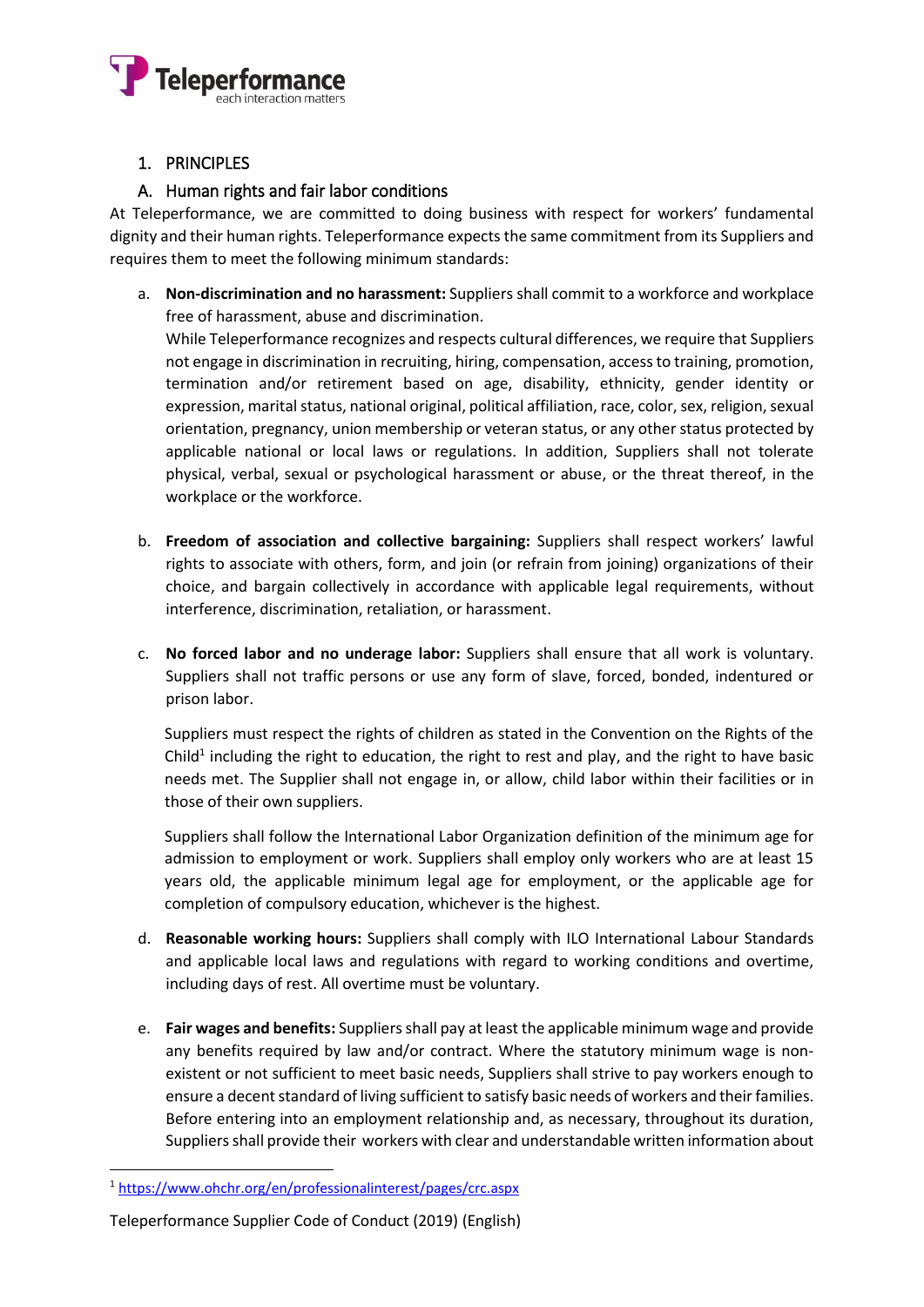

their employment conditions in a language understood by the workers with respect to, in particular, their wages, benefits, location of work and, if applicable, any costs charged to workers. Suppliers shall not take deductions from wages as a disciplinary measure, nor shall they take any deductions from wages that are not provided for by applicable national or local law without the express, written permission of the worker.

### B. Health and safety

<span id="page-2-0"></span>Teleperformance is a "people company", committed to providing a safe and healthy workplace and preventing harm to its workers and visitors. Teleperformance expects its Suppliers to meet that standard and integrate sound health and safety management practices in all aspects of their business.

Suppliers are expected to meet the following minimum standards:

- Provide and maintain a safe and healthy work environment and fully comply with all applicable health and safety laws and regulations, as well as Teleperformance policies;
- Obtain, keep current, and comply with all required health and safety permits;
- Provide and maintain emergency plans and response procedures for health emergencies and accidents that will minimize harm to life, environment and property;
- Provide workers with appropriate workplace health and safety information and training in a language understood by the workers, and clearly post adequate health and safety information in their facilities; and
- Identify, evaluate, manage and minimize occupational health and safety hazards and have a health and safety management system in place covering all aspects of their business.

#### C. Environmental responsibility

<span id="page-2-1"></span>As a leading global company, Teleperformance believes that it is not only our responsibility but a shared responsibility with all our stakeholders, including our Suppliers, to use our resources wisely and reduce our impact on the environment.

Suppliers shall commit to protect the environment and develop, implement and maintain environmentally responsible business practices.

Suppliers shall obtain, keep current and comply with all required environmental permits, including applicable operational and reporting requirements. They shall comply with all applicable environmental laws and regulations regarding, in particular, waste, air emissions, and hazardous materials.

Suppliers shall endeavor to reduce or eliminate waste of all types, including water and energy, by implementing appropriate conservation measures in their facilities, through their maintenance and production processes, and by recycling, re-using, or substituting materials.

Suppliers shall exercise due diligence on relevant materials in their supply chains. Suppliers shall develop due diligence policies and management systems in order to identify applicable risks and take appropriate steps to mitigate them. Due diligence shall be conducted on the material processing level in order to determine whether relevant materials originate from regions with high risks, which include areas associated with conflict, the worst forms of child labor, forced labor and human trafficking, gross human rights violations, or other reasonably objective high risk activities, including severe health and safety risks and negative environmental impacts. Suppliers shall comply with all applicable conflict minerals laws and regulations, including reporting requirements, and commit to identifying, reducing and ultimately eliminating the use of conflict minerals in materials or products supplied to Teleperformance.

Teleperformance Supplier Code of Conduct (2019) (English)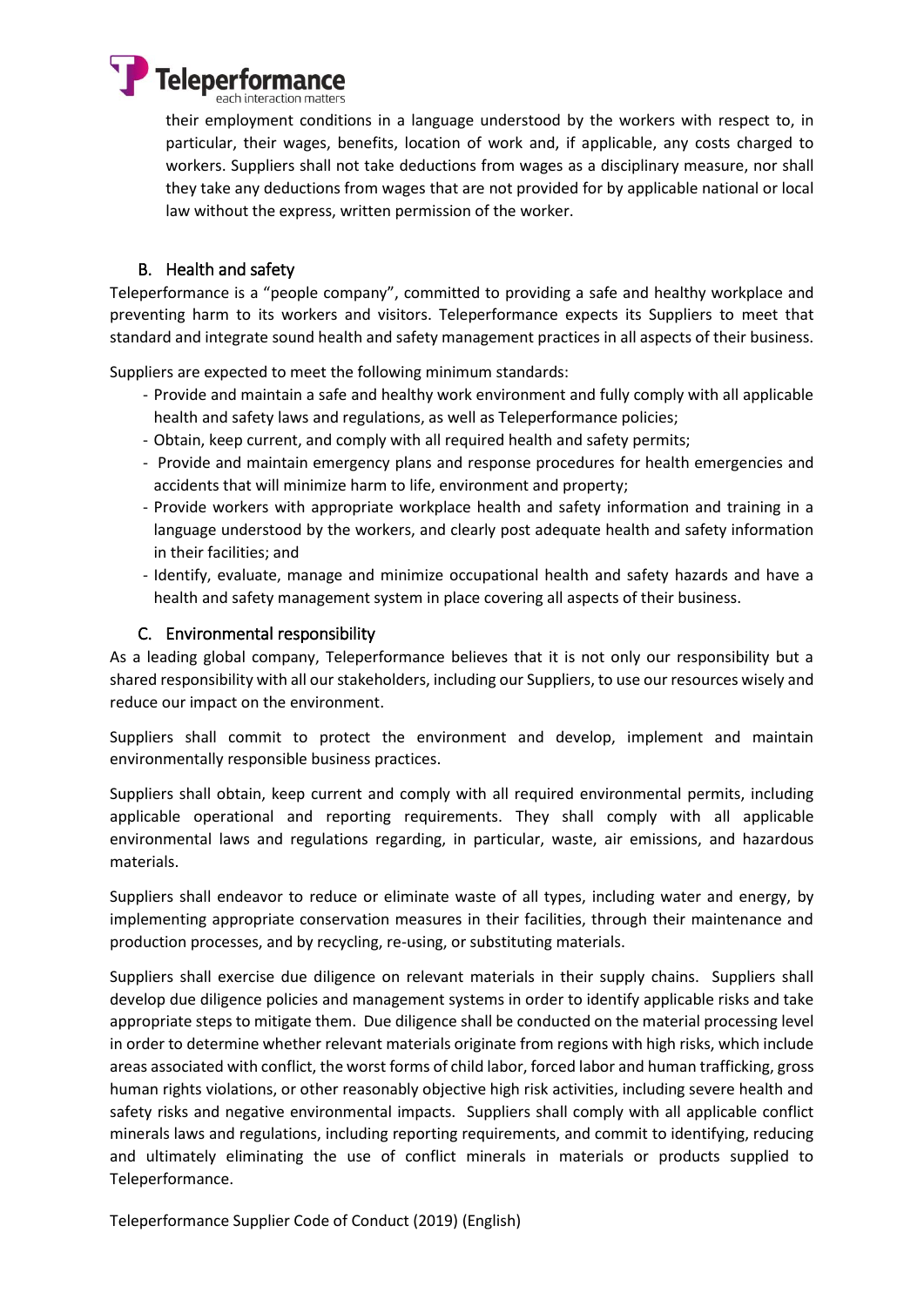

#### D. Business ethics and integrity

<span id="page-3-0"></span>Teleperformance is committed to doing business with integrity and fairness. We expect the highest standards of ethical conduct in all of our endeavors, and the Group requires that Suppliers be ethical in every aspect of their business, including relationships, practices, sourcing and operations.

As a consequence, Teleperformance expects its Suppliers to meet the following minimum standards:

- **Anticorruption, Bribery**: Suppliers shall not engage in corruption, extortion, embezzlement, kickbacks, or bribery of any kind in order to obtain an unfair or improper advantage, whether in dealing with public officials or individuals in the private sector. Suppliers shall abide by all applicable anti-corruption laws and regulations of the countries in which they operate and international anti-corruption conventions.

Suppliers shall not, directly or indirectly, offer or pay anything of value (including travel, gifts, hospitality expenses, loans and charitable donations) to any official or employee of any government, government agency, political party, public international organization or any candidate for political office to improperly influence any act or decision of the official, employee or candidate for the purpose of promoting Teleperformance's business interests, or otherwise improperly promote Teleperformance's business interests.

**Gifts**: Suppliers shall avoid gifts to Teleperformance employees because even a wellintentioned gift might constitute a bribe under certain circumstances or create a conflict of interest. Suppliers shall not offer anything of value to obtain or retain a benefit or advantage for the giver, and shall not offer anything that might appear to influence, compromise judgment, or obligate a Teleperformance employee, director or senior executive. If offering a gift, meal or entertainment to Teleperformance employees, Suppliers must use good judgment, discretion, and moderation. Any gift from a Supplier must be permissible under the Teleperformance Code of Conduct.

Any gifts, meals or entertainment offered or made by a Supplier must comply with applicable law, must not violate the giver's or recipient's policies on the matter, and must be consistent with local custom and practice. Teleperformance Procurement team or its representatives are not allowed to receive any gift, meal or entertainment from a Supplier other than an inexpensive corporate gift such as a pen, notebook, etc., as referenced in section "gifts, travel and entertainment" from Teleperformance Code of Conduct.

- **Conflict of interest**: Suppliers shall avoid the appearance of or any actual impropriety or conflict of interest. Suppliers shall avoid any situation in which a conflict could arise between the best interests of Teleperformance and a direct or indirect personal interest. As a consequence, Suppliers shall not deal directly with any Teleperformance employee whose spouse, domestic partner, or other family member or relative holds any relationship or interest in the Supplier. Suppliers shall not deal directly either with any Teleperformance employee whose reporting line holds any relationship or interest in the Supplier. Suppliers are expected to immediately disclose to Teleperformance any situation in which they perceive a potential conflict of interest so that appropriate action can be taken.
- **Financial records, Money laundering, Confidential information, and Insider trading**: Teleperformance expects its Suppliers to perform all business and commercial dealings transparently and to record them accurately in their books and records as provided for by applicable laws and regulations. Suppliers shall abide by all applicable anti-money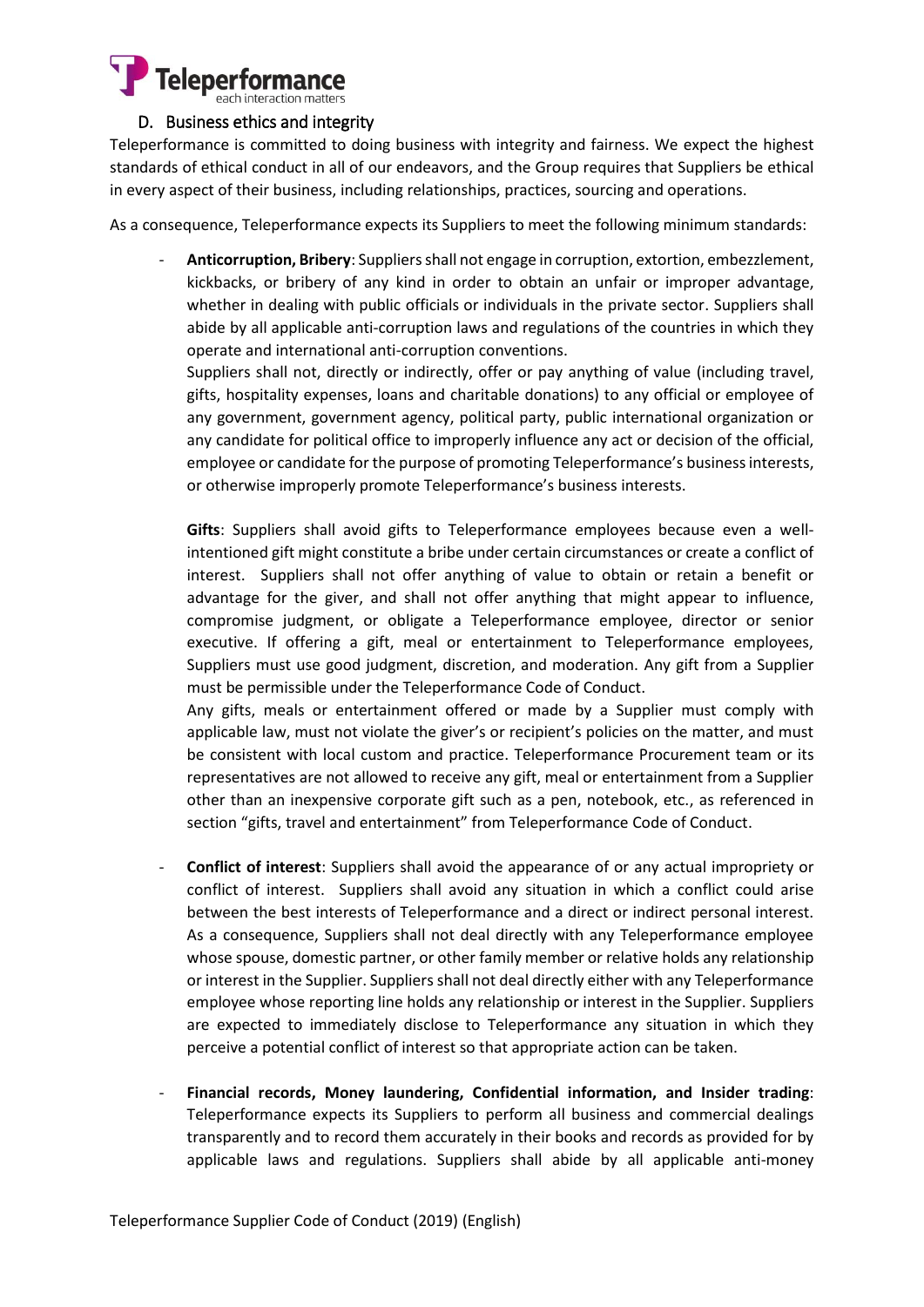

laundering laws and regulations, and shall not, directly or indirectly, engage in or facilitate any form of money laundering.

In addition, Suppliers shall treat all business, commercial, operating and financial information of, about or regarding Teleperformance and its commercial partners as confidential. No Supplier shall use any confidential information it possesses regarding Teleperformance to either engage in or support, directly or indirectly, insider trading.

- **Risk assessment and management**: Suppliers shall develop and maintain a process to identify labor and human rights, health and safety, environmental, business ethics and legal compliance risks associated with their operations; determine the relative significance of each risk; implement appropriate procedures and controls to minimize the identified risks; and have all required insurance.

#### E. Legal and regulatory compliance

<span id="page-4-0"></span>Suppliers must conduct their business activities in full compliance with applicable laws and regulations while conducting business with or on behalf of Teleperformance. In addition to the other legal and regulatory compliance expectations set forth in this Code, Suppliers are expected to meet the following minimum standards:

- Comply with all applicable trade controls and export, re-export, and import laws and regulations;
- Conduct business in full compliance with antitrust and fair competition laws in the jurisdictions in which they conduct business;
- Comply with local tax regulations;
- Respect and protect the intellectual property rights of all parties, including Teleperformance, and safeguard proprietary and/or confidential information of Teleperformance and other parties; and
- Keep Teleperformance's clients and customers data safe and keep them only as long as it is needed for business purposes, in compliance with the provisions of the Regulation (EU) 2016/679 of the European Parliament and of the European Council of 27 April 2016 on the protection of natural persons with regard to the processing of personal data and on the free movement of such data, and repealing Directive 95/46/EC (General Data Protection Regulation). When the provision of services to Teleperformance terminates, all Teleperformance Personal Data Processed by the Supplier and any Third Party Data Processor shall, at the choice of Teleperformance and in accordance with the relevant terms of its contract with the Supplier, be either safely returned (including all copies) to Teleperformance, or destroyed (including all copies), in which case the Supplier shall certify to Teleperformance that it has done so. Such return or destruction should be done within a 30-day timeframe after the termination of the contract between the Supplier and Teleperformance, which can be extended to 90 days (or more with the CPO's agreement), depending on the timeframe agreed in that contract.

#### <span id="page-4-1"></span>2. COMPLIANCE WITH THIS CODE

While Suppliers are expected to self-monitor and demonstrate their compliance with this Code, Suppliers shall permit Teleperformance, or a third party designated by Teleperformance, to evaluate, audit and/or inspect any Supplier's facilities and operations to confirm compliance.